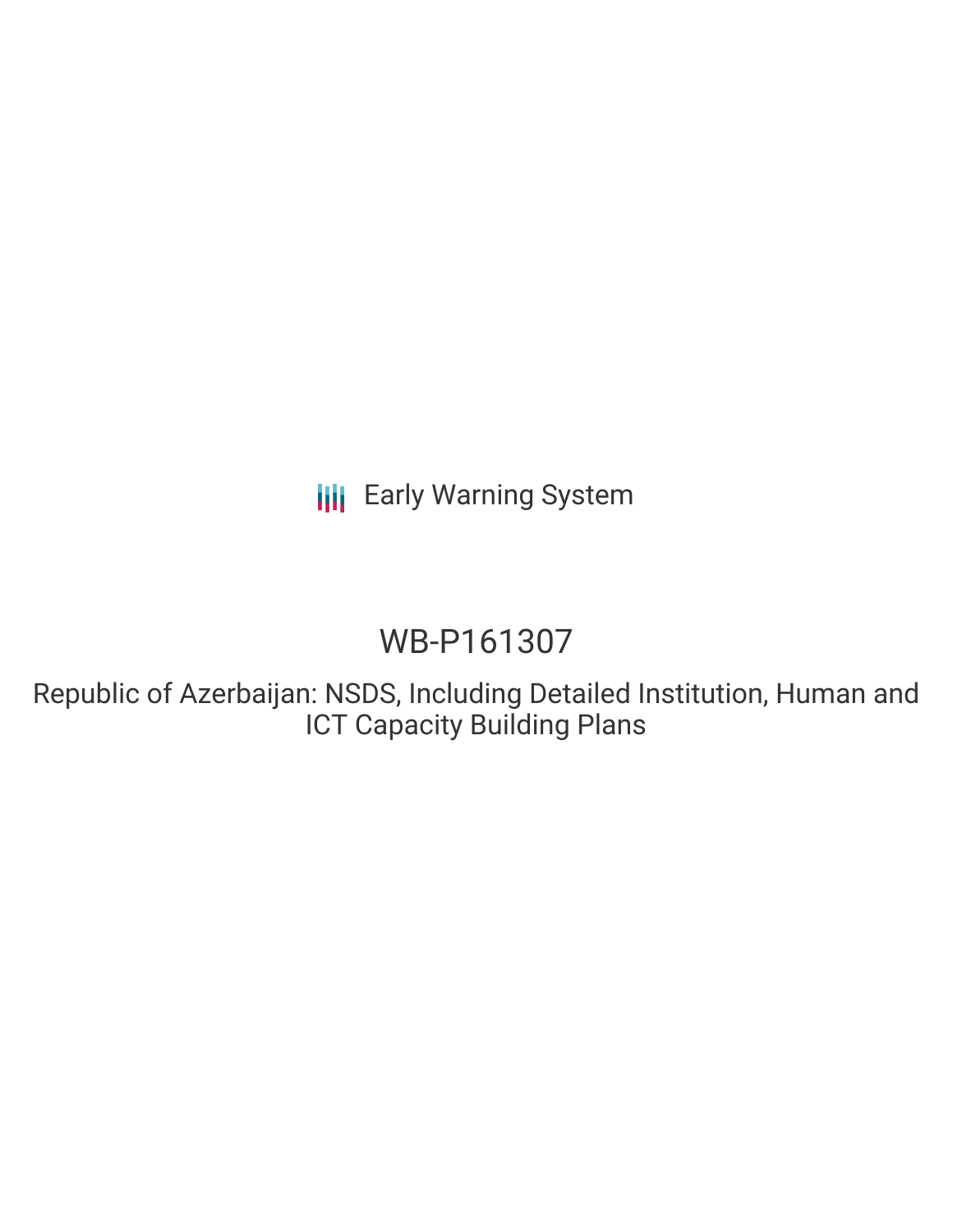

#### **Quick Facts**

| <b>Countries</b>               | Azerbaijan                                                |
|--------------------------------|-----------------------------------------------------------|
| <b>Financial Institutions</b>  | World Bank (WB)                                           |
| <b>Status</b>                  | Active                                                    |
| <b>Bank Risk Rating</b>        | С                                                         |
| <b>Voting Date</b>             | 2017-02-20                                                |
| <b>Borrower</b>                | State Statistical Committee of the Republic of Azerbaijan |
| <b>Sectors</b>                 | Law and Government, Technical Cooperation                 |
| <b>Investment Type(s)</b>      | Grant                                                     |
| <b>Investment Amount (USD)</b> | $$0.25$ million                                           |
| <b>Project Cost (USD)</b>      | \$0.25 million                                            |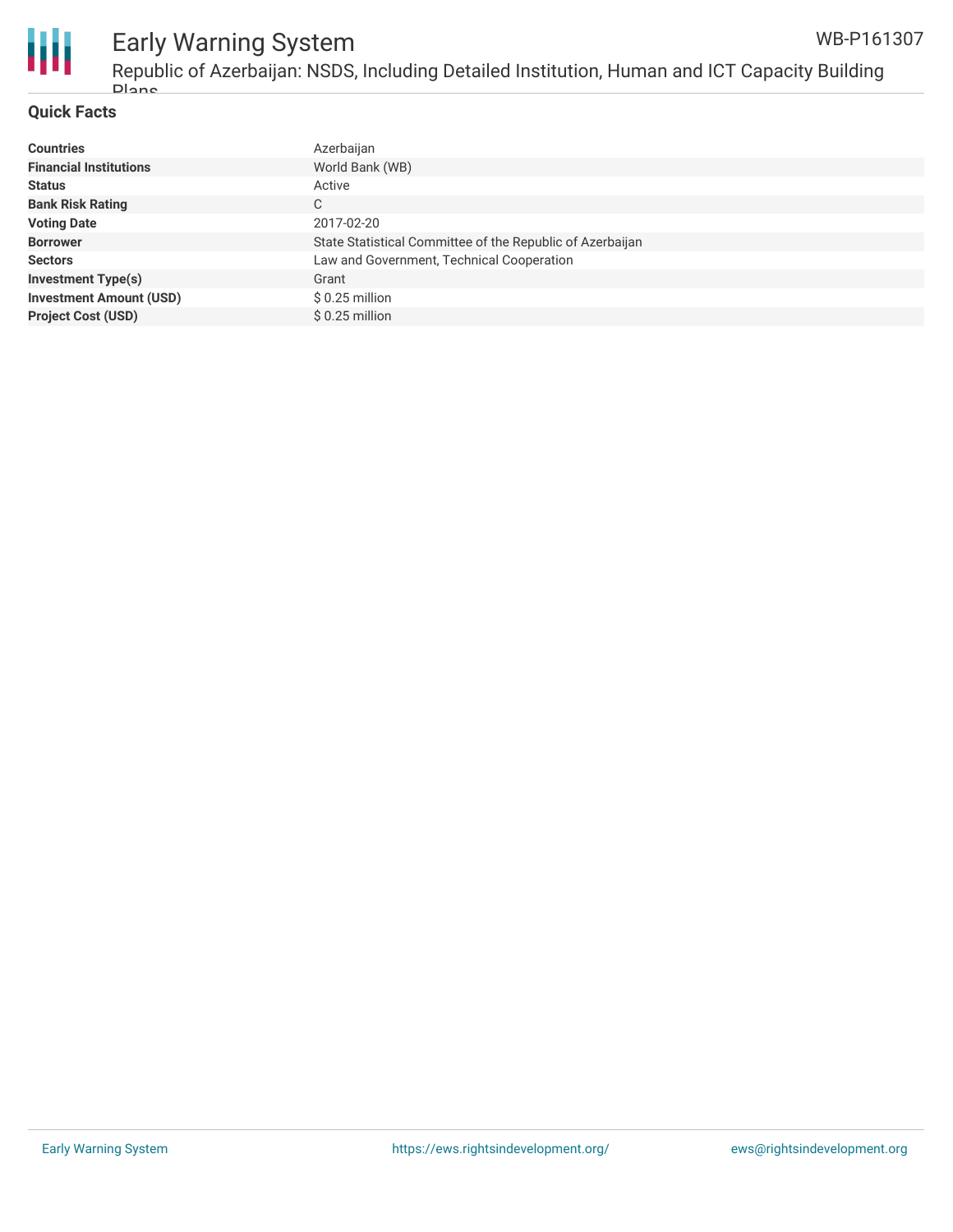

#### **Project Description**

This project finances support provided to the State Statistical Committee of the Republic of Azerbaijan in preparing: (i) a new long-term National Strategy for the Development of Statistics for 2017-2027; (ii) supplemental mid-term (2017-2022) action plans; and (iii) capacity building of staff in order to make them ready for implementation of these action plans.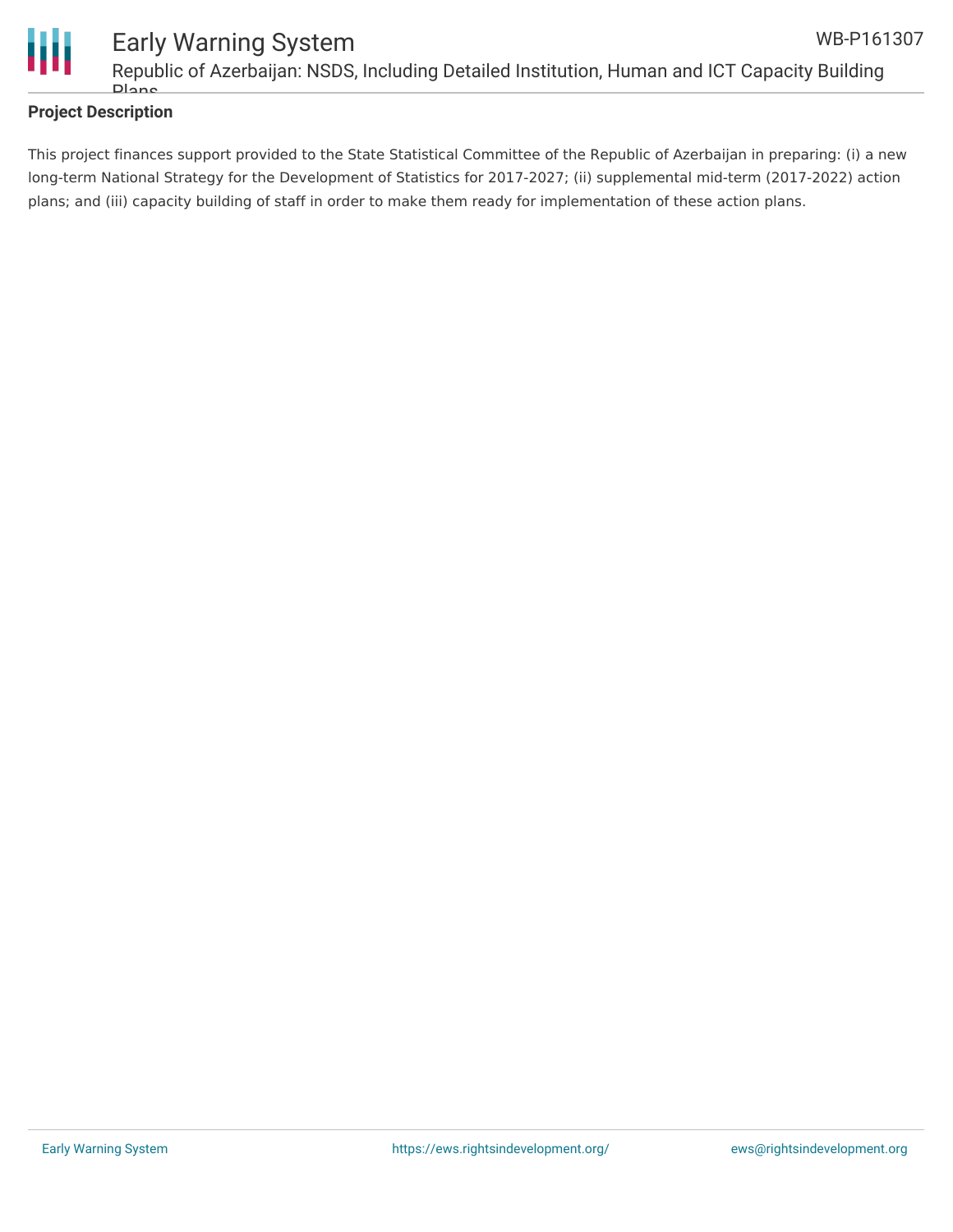

## Early Warning System

Republic of Azerbaijan: NSDS, Including Detailed Institution, Human and ICT Capacity Building Plans

#### **Investment Description**

World Bank (WB)

This project is being financed under the Program to Support Statistical Capacity Building in ECA.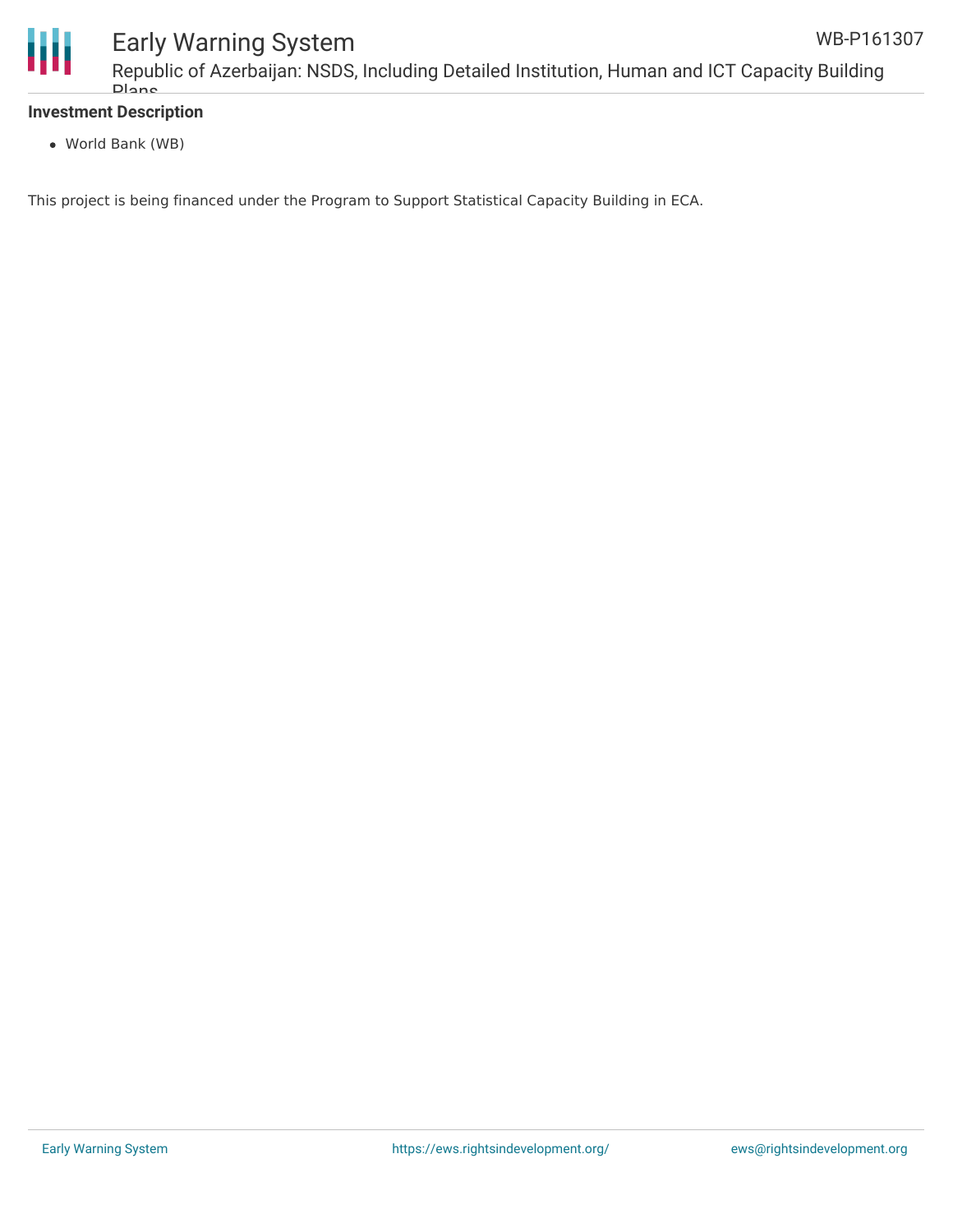

#### **Contact Information**

Contact: Gregory Kisunko Title: Sr Public Sector Spec. Tel: 473-2965 Email: gkisunko@worldbank.org

#### ACCOUNTABILITY MECHANISM OF WORLD BANK

The World Bank Inspection Panel is the independent complaint mechanism and fact-finding body for people who believe they are likely to be, or have been, adversely affected by a World Bank-financed project. If you submit a complaint to the Inspection Panel, they may investigate to assess whether the World Bank is following its own policies and procedures for preventing harm to people or the environment. You can contact the Inspection Panel or submit a complaint by emailing ipanel@worldbank.org. You can learn more about the Inspection Panel and how to file a complaint at: http://ewebapps.worldbank.org/apps/ip/Pages/Home.aspx.